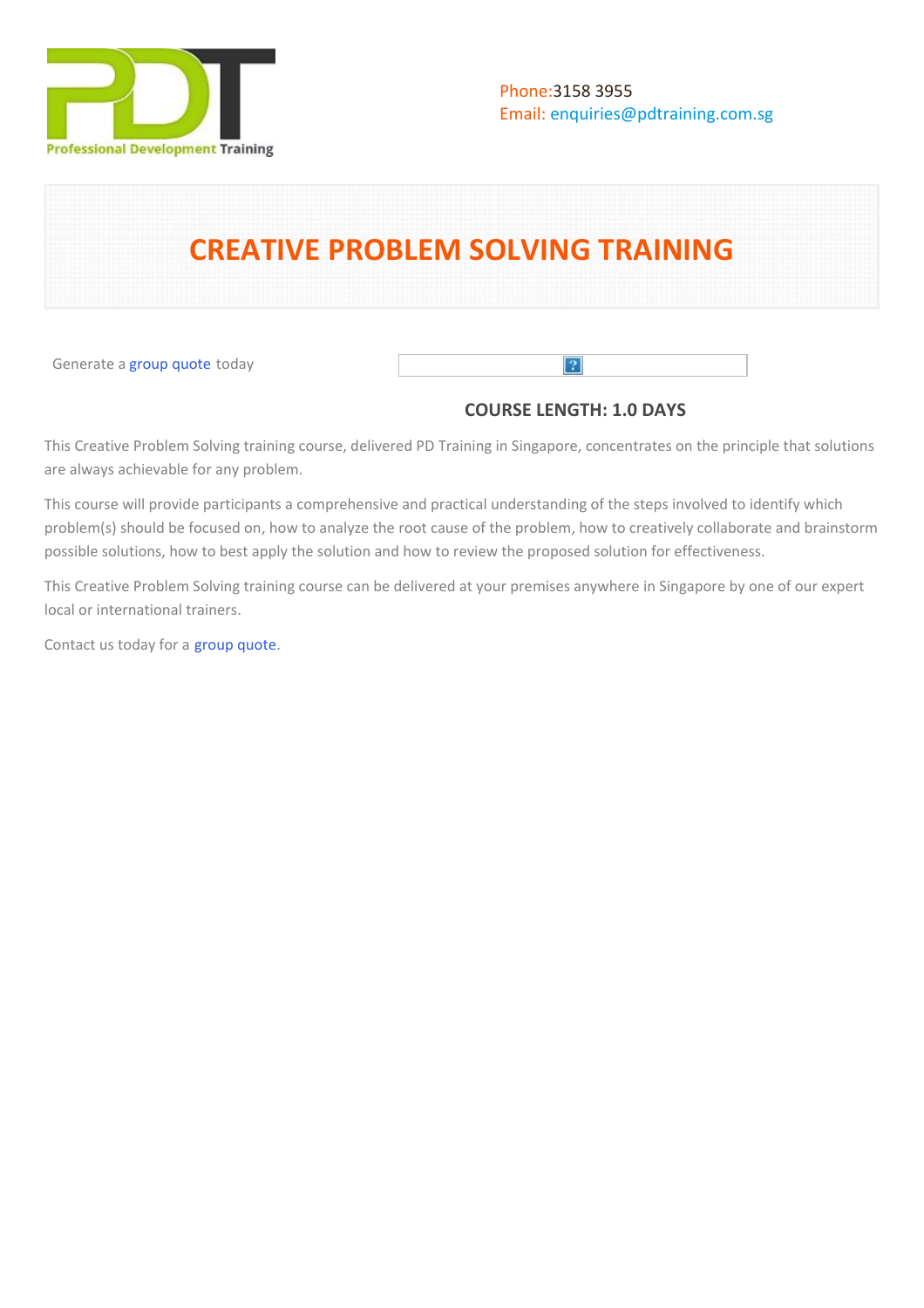# **CREATIVE PROBLEM SOLVING TRAINING COURSE OUTLINE**

# **FOREWORD**

Problems arising within an organization rarely go away by themselves; instead they have a tendency to worsen if not managed effectively. Therefore, any staff member will benefit from understanding how to identify the roots of the problems and apply the necessary tools and techniques to solve the issue as quickly as possible. If you want to improve the problem solving skills of your employees, enroll them in a Creative Problem Solving training course in Singapore.

In the past few decades, psychologists and business people alike have discovered that successful problem solvers tend to use the same type of processes to identify and implement the solutions to their problems. This process works for any kind of problem, large or small.

This Creative Problem Solving workshop will give participants an overview of the entire creative problem solving process, as well as key problem solving tools that they can use every day.

#### **OUTCOMES**

#### **In this course participants will:**

- ▶ Understand the complete process of creatively solving a problem.
- Learn some key questions to ask when gathering information about a problem
- Take home tools to effectively determine what 'the problem is'
- Learn to write concrete problem statements
- Discover idea-generating tools like affinity diagrams, word chaining, the box method, the Looking through a different Lens & the blink method
- Learn to evaluate potential solutions against specific criteria like a cost/benefit analysis or group voting
- Learn to perform a final problem analysis and then select a solution
- ▶ Understand the why's & how's of refining & re-refining a solution shortlist
- $\blacktriangleright$  Learn how to identify the tasks & resources necessary to implement a solution
- ▶ Understand how to evaluate & adapt solutions to reality

# **MODULES**

#### Lesson 1: Getting Started

Workshop Objectives

#### Lesson 2: The Problem Solving Method

- Introduction to Six-Step Process
- Problem Definition
- Information Gathering
- Generating Possible Solutions
- Analysing the Solutions
- $\blacktriangleright$  Selecting the Best Solution(s)
- Planning the Next Course of Action